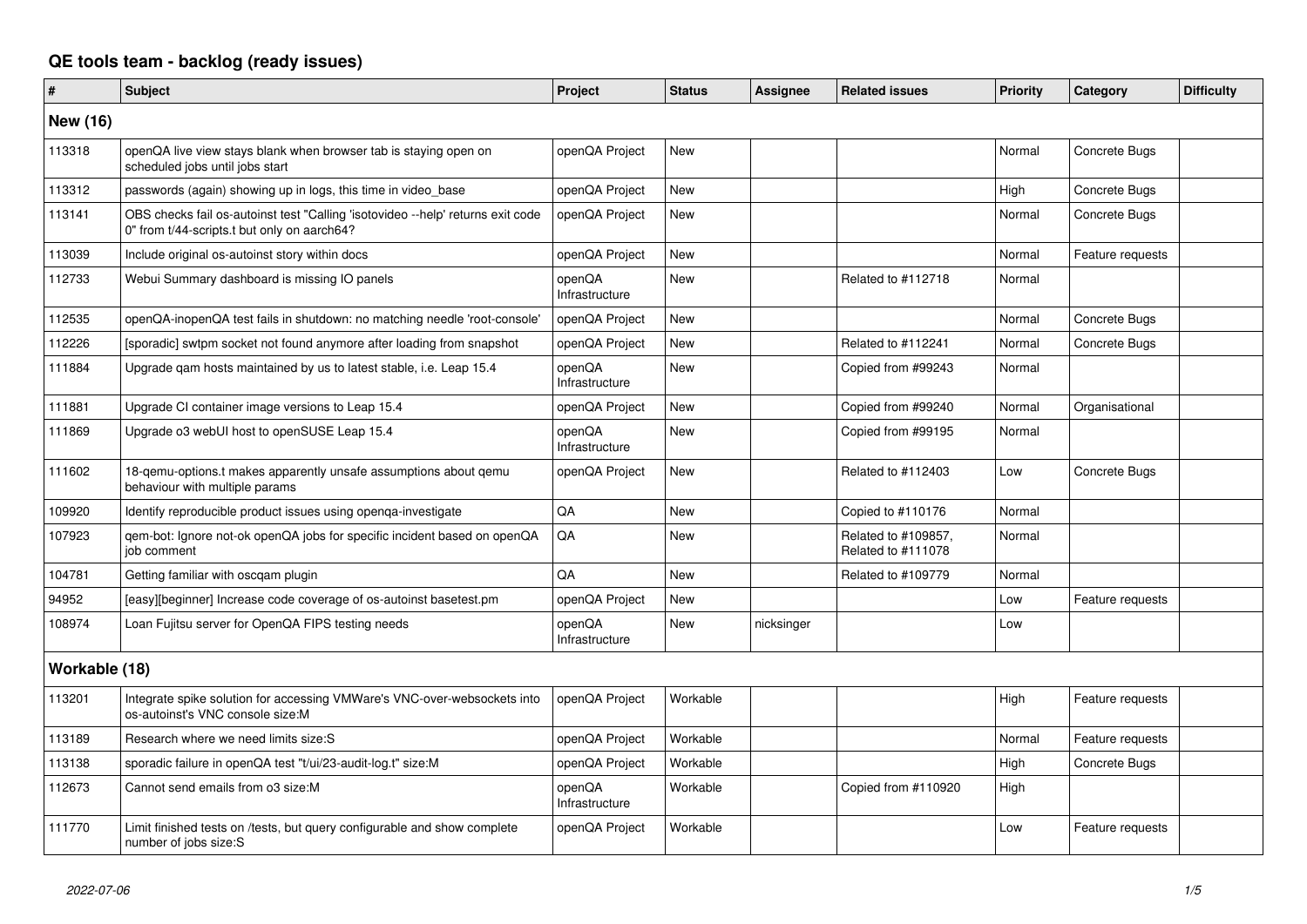| $\vert$ #       | <b>Subject</b>                                                                                                                                                                                    | Project                  | <b>Status</b> | <b>Assignee</b> | <b>Related issues</b>                                                                                                                                                              | Priority | Category         | <b>Difficulty</b> |
|-----------------|---------------------------------------------------------------------------------------------------------------------------------------------------------------------------------------------------|--------------------------|---------------|-----------------|------------------------------------------------------------------------------------------------------------------------------------------------------------------------------------|----------|------------------|-------------------|
| 111473          | Get replacements for imagetester and opengaworker1 size:M                                                                                                                                         | openQA<br>Infrastructure | Workable      |                 | Copied to #111986                                                                                                                                                                  | High     |                  |                   |
| 111338          | Open source https://gitlab.suse.de/qa-maintenance/mtui size:M                                                                                                                                     | QA                       | Workable      |                 | Copied to #111341                                                                                                                                                                  | Low      |                  |                   |
| 111254          | Cover code of os-autoinst path backend/ fully (statement coverage) size:M                                                                                                                         | openQA Project           | Workable      |                 | Blocked by #109620,<br>Copied from #111251                                                                                                                                         | Low      | Feature requests |                   |
| 111066          | Document suggested workflows for multiple teams reviewing openQA test<br>results size:M                                                                                                           | openQA Project           | Workable      |                 |                                                                                                                                                                                    | Normal   | Feature requests |                   |
| 110545          | Investigate and fix higher instability of opengaworker-arm-4/5 vs. arm-1/2/3 -<br>further things to try size:M                                                                                    | openQA<br>Infrastructure | Workable      |                 | Copied to #111578                                                                                                                                                                  | High     |                  |                   |
| 109746          | Improve QA related server room management, consistent naming and<br>tagging size:M                                                                                                                | openQA<br>Infrastructure | Workable      |                 | Copied from #102650,<br>Copied to #110521                                                                                                                                          | Low      |                  |                   |
| 109112          | Improve os-autoinst sshXtermVt.pm connection error handling (was: "Test<br>died: Error connecting to <root@redcurrant-4.qa.suse.de>: No route to host")<br/>size:M</root@redcurrant-4.qa.suse.de> | openQA<br>Infrastructure | Workable      |                 | Related to #98832, Has<br>duplicate #109719                                                                                                                                        | Low      |                  |                   |
| 107941          | [sporadic] openQA Fullstack test t/full-stack.t can still fail with "udevadm" log<br>message size:M                                                                                               | openQA Project           | Workable      |                 |                                                                                                                                                                                    | Low      | Concrete Bugs    |                   |
| 106056          | [virtualization][tools] Improve retry behaviour and connection error handling<br>in backend::ipmi (was: "Fail to connect opengaipmi5-sp.ga.suse.de on our<br>osd environment") size:M             | openQA Project           | Workable      |                 | Related to #102650                                                                                                                                                                 | Low      | Feature requests |                   |
| 105594          | Two new machines for OSD and o3, meant for bare-metal virtualization<br>size:M                                                                                                                    | openQA<br>Infrastructure | Workable      | nicksinger      | Related to #110227                                                                                                                                                                 | Normal   |                  |                   |
| 100967          | Use more perl signatures - openQA size:M                                                                                                                                                          | openQA Project           | Workable      | okurz           | Copied from #99663,<br>Copied to #105127                                                                                                                                           | Low      | Feature requests |                   |
| 99663           | Use more perl signatures - os-autoinst size:M                                                                                                                                                     | openQA Project           | Workable      | okurz           | Related to #102146,<br>Related to #104986,<br>Related to #104520,<br>Related to #106654,<br>Related to #108323,<br>Related to #110983,<br>Related to #112319,<br>Copied to #100967 | Low      | Feature requests |                   |
| 81899           | [easy][beginner] Move code from isotovideo to a module size: M                                                                                                                                    | openQA Project           | Workable      | okurz           | Related to #108530                                                                                                                                                                 | Low      | Feature requests |                   |
| In Progress (2) |                                                                                                                                                                                                   |                          |               |                 |                                                                                                                                                                                    |          |                  |                   |
| 111341          | Open source https://gitlab.suse.de/qa-maintenance/qam-oscplugin/ size:M                                                                                                                           | QA                       | In Progress   | osukup          | Copied from #111338                                                                                                                                                                | Normal   |                  |                   |
| 111992          | Deal with QEMU and OVMF default resolution being 1280x800, affecting (at<br>least) qxl size:M                                                                                                     | openQA Project           | In Progress   | tinita          | Related to #111866,<br>Related to #111863                                                                                                                                          | High     | Feature requests |                   |
| Blocked (33)    |                                                                                                                                                                                                   |                          |               |                 |                                                                                                                                                                                    |          |                  |                   |
| 108530          | os-autoinst plugins: x11_start_program from os-autoinst-distri-openQA<br>dynamically loaded from another git repo size:M                                                                          | openQA Project           | Blocked       | cdywan          | Related to #81899                                                                                                                                                                  | Normal   | Feature requests |                   |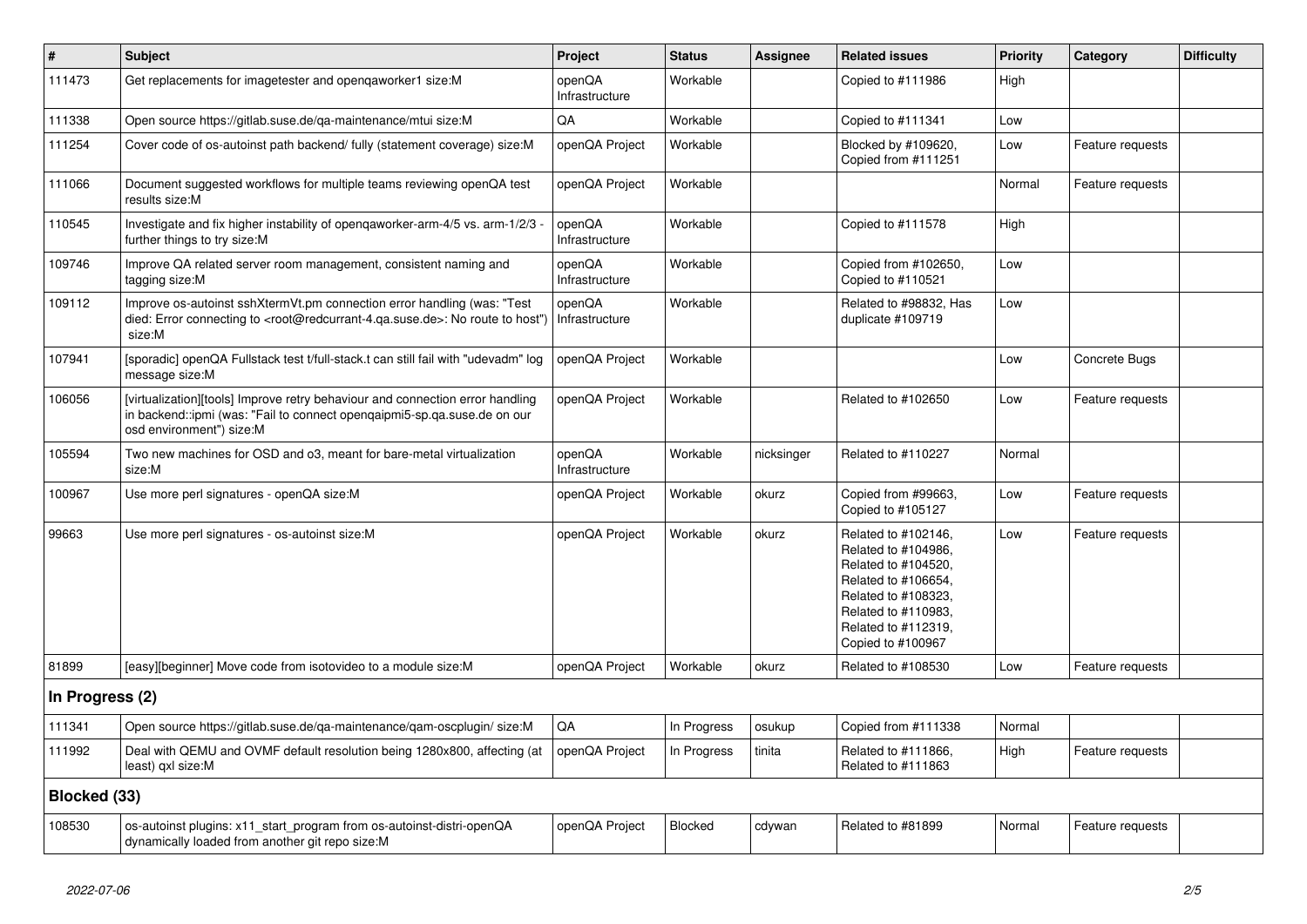| $\vert$ # | <b>Subject</b>                                                                                                                                                                                                             | Project                  | <b>Status</b> | <b>Assignee</b> | <b>Related issues</b>                                                                                                                                    | <b>Priority</b> | Category         | <b>Difficulty</b> |
|-----------|----------------------------------------------------------------------------------------------------------------------------------------------------------------------------------------------------------------------------|--------------------------|---------------|-----------------|----------------------------------------------------------------------------------------------------------------------------------------------------------|-----------------|------------------|-------------------|
| 112367    | [tools] python-paramiko on Leap/SLE throws exception with ed25519 key<br>size:M                                                                                                                                            | QA                       | Blocked       | jbaier_cz       |                                                                                                                                                          | Normal          |                  |                   |
| 103971    | [epic] Easy *re*-triggering and cloning of multi-machine tests                                                                                                                                                             | openQA Project           | Blocked       | mkittler        | Related to #66071                                                                                                                                        | Normal          | Feature requests |                   |
| 103962    | [saga][epic] Easy multi-machine handling: MM-tests as first-class citizens                                                                                                                                                 | openQA Project           | Blocked       | mkittler        | Copied to #112862                                                                                                                                        | Normal          | Feature requests |                   |
| 101048    | [epic] Investigate and fix higher instability of opengaworker-arm-4/5 vs.<br>$arm-1/2/3$                                                                                                                                   | openQA Project           | Blocked       | mkittler        | Related to #101030                                                                                                                                       | High            | Concrete Bugs    |                   |
| 98952     | [epic] t/full-stack.t sporadically fails "clickElement: element not interactable"<br>and other errors                                                                                                                      | openQA Project           | Blocked       | mkittler        | Related to #101734                                                                                                                                       | Low             | Concrete Bugs    |                   |
| 103736    | Make aarch64 machine chan-1 up and running after it is broken size: M                                                                                                                                                      | openQA<br>Infrastructure | Blocked       | nicksinger      |                                                                                                                                                          | High            |                  |                   |
| 111986    | Ensure uno.openganet.opensuse.org is properly used                                                                                                                                                                         | openQA<br>Infrastructure | Blocked       | okurz           | Copied from #111473                                                                                                                                      | Normal          |                  |                   |
| 111872    | Upgrade osd webUI host to openSUSE Leap 15.4                                                                                                                                                                               | openQA<br>Infrastructure | Blocked       | okurz           | Copied from #99198                                                                                                                                       | Normal          |                  |                   |
| 111866    | Upgrade osd workers and openga-monitor to openSUSE Leap 15.4                                                                                                                                                               | openQA<br>Infrastructure | Blocked       | okurz           | Related to #111992,<br>Copied from #99192                                                                                                                | Normal          |                  |                   |
| 111863    | Upgrade o3 workers to openSUSE Leap 15.4                                                                                                                                                                                   | openQA<br>Infrastructure | Blocked       | okurz           | Related to #111992,<br>Copied from #99189                                                                                                                | Normal          |                  |                   |
| 111860    | [epic] Upgrade all our infrastructure, e.g. o3+osd workers+webui and<br>production workloads, to openSUSE Leap 15.4                                                                                                        | openQA Project           | Blocked       | okurz           | Copied from #99183                                                                                                                                       | Normal          | Organisational   |                   |
| 111347    | [saga][epic] Properly maintained Maintenance QA tooling                                                                                                                                                                    | QA                       | Blocked       | okurz           | Copied from #99303                                                                                                                                       | Normal          |                  |                   |
| 110920    | Emails from 03 are rejected by mx2.suse.de for certain sender/recipients<br>size:S                                                                                                                                         | openQA<br>Infrastructure | Blocked       | okurz           | Copied from #110629,<br>Copied to #112673                                                                                                                | High            |                  |                   |
| 110884    | [epic] Properly maintained open source mtui+oscqam                                                                                                                                                                         | QA                       | Blocked       | okurz           |                                                                                                                                                          | Normal          |                  |                   |
| 109846    | [epic] Ensure all our database tables accomodate enough data, e.g. bigint for<br>ids                                                                                                                                       | openQA Project           | Blocked       | okurz           | Copied from #109836                                                                                                                                      | Normal          | Feature requests |                   |
| 109740    | [epic] Stable os-autoinst unit tests with good coverage                                                                                                                                                                    | openQA Project           | Blocked       | okurz           | Related to #109620                                                                                                                                       | Low             | Feature requests |                   |
| 109668    | [saga][epic] Stable and updated non-gemu backends for SLE validation                                                                                                                                                       | openQA Project           | Blocked       | okurz           | Related to #37339                                                                                                                                        | High            | Feature requests |                   |
| 109656    | [epic] Stable non-gemu backends                                                                                                                                                                                            | openQA Project           | Blocked       | okurz           | Related to #99345                                                                                                                                        | Normal          | Feature requests |                   |
| 108527    | [epic] os-autoinst plugins (or wheels or leaves or scrolls) for scalable code<br>reuse of helper functions and segmented test distributions                                                                                | openQA Project           | Blocked       | okurz           | Copied from #106922                                                                                                                                      | Normal          | Feature requests |                   |
| 106922    | [epic][sporadic] openqa_from_git fails in dashboard due to<br>ensure_unlocked_desktop not expecting password entry screen in case of<br>locked desktop auto_review:"match=desktop-runner, screenlock timed<br>out.*":retry | openQA Project           | Blocked       | okurz           | Related to #103122,<br>Related to #92092,<br>Related to #44441,<br>Related to #46589,<br>Related to #64078, Copied<br>from #106919, Copied to<br>#108527 | Normal          | Feature requests |                   |
| 100688    | [epic][virtualization][3rd party hypervisor] Add svirt backend compatibility for<br>vmware 7.0                                                                                                                             | openQA Project           | Blocked       | okurz           |                                                                                                                                                          | High            | Feature requests |                   |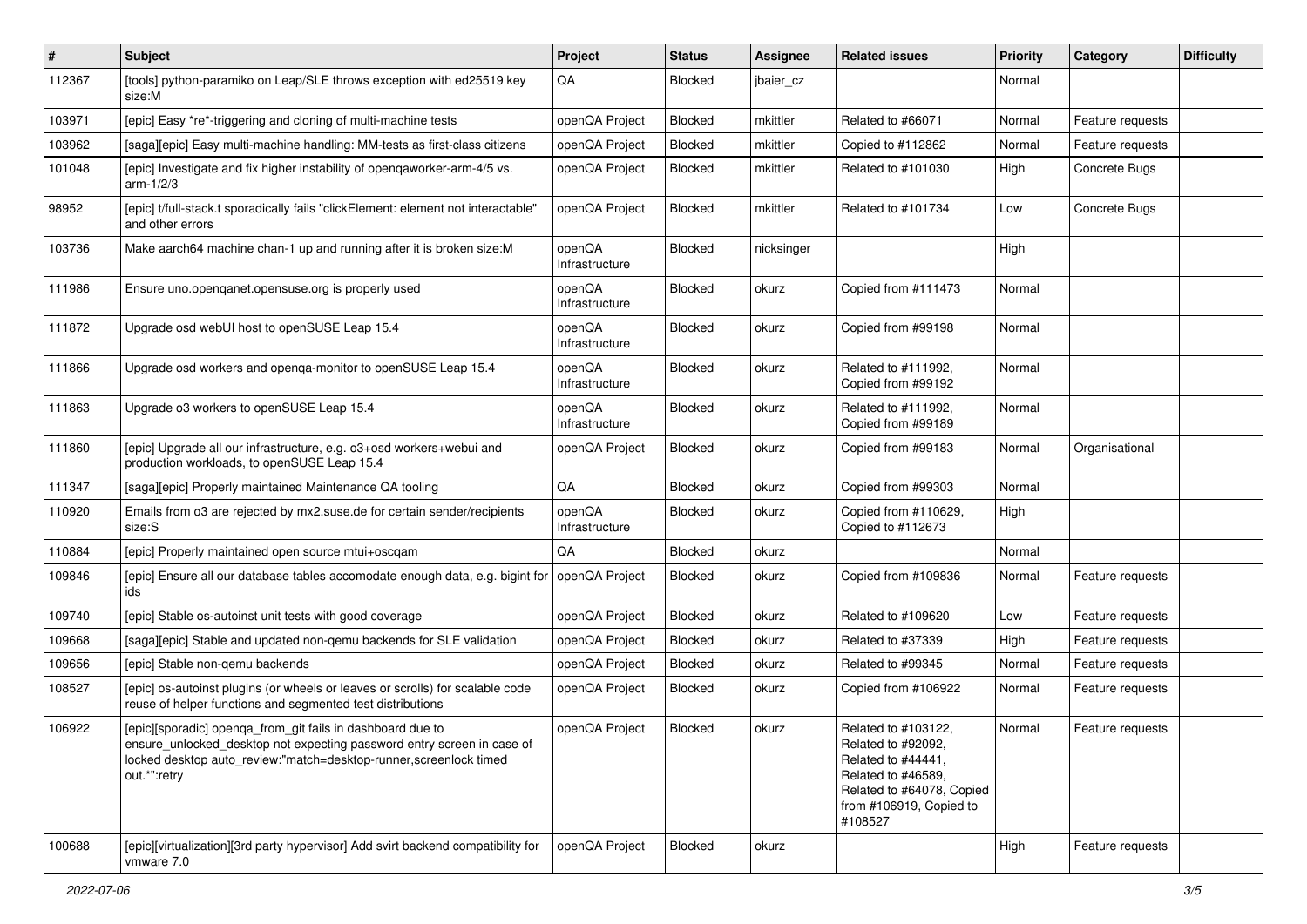| $\vert$ #     | <b>Subject</b>                                                                                                                                          | Project                  | <b>Status</b>  | Assignee | <b>Related issues</b>                                                                                                                                                             | <b>Priority</b> | Category                  | <b>Difficulty</b> |
|---------------|---------------------------------------------------------------------------------------------------------------------------------------------------------|--------------------------|----------------|----------|-----------------------------------------------------------------------------------------------------------------------------------------------------------------------------------|-----------------|---------------------------|-------------------|
| 99660         | [epic] Use more perl signatures in our perl projects                                                                                                    | openQA Project           | <b>Blocked</b> | okurz    |                                                                                                                                                                                   | Low             | Feature requests          |                   |
| 99579         | [epic][retro] Follow-up to "Published QCOW images appear to be<br>uncompressed"                                                                         | openQA Project           | Blocked        | okurz    | Related to #96557, Copied<br>from #99246                                                                                                                                          | Low             | Organisational            |                   |
| 98472         | [epic] Scale out: Disaster recovery deployments of existing openQA<br>infrastructures                                                                   | openQA Project           | Blocked        | okurz    |                                                                                                                                                                                   | Normal          | Feature requests          |                   |
| 97862         | More openQA worker hardware for OSD size:M                                                                                                              | openQA<br>Infrastructure | Blocked        | okurz    | Copied from #97043,<br>Copied to #104970                                                                                                                                          | High            |                           |                   |
| 97190         | Limit size of initial requests everywhere, e.g. /, /tests, etc., over webUI and<br><b>API</b>                                                           | openQA Project           | Blocked        | okurz    | Related to #41054,<br>Related to #110680,<br>Related to #110677                                                                                                                   | Normal          | Feature requests          |                   |
| 96539         | Conclude migration of qam.suse.de                                                                                                                       | QA                       | Blocked        | okurz    |                                                                                                                                                                                   | Normal          |                           |                   |
| 94105         | [epic] Use feedback from openga-investigate to automatically inform on<br>github pull requests, open tickets, weed out automatically failed tests       | QA                       | <b>Blocked</b> | okurz    | Related to #91773,<br>Related to #107014                                                                                                                                          | Normal          |                           |                   |
| 92854         | [epic] limit overload of openQA webUI by heavy requests                                                                                                 | openQA Project           | Blocked        | okurz    | Copied from #92770                                                                                                                                                                | Normal          | Feature requests          |                   |
| 91914         | [epic] Make reviewing openQA results per squad easier                                                                                                   | openQA Project           | Blocked        | okurz    | Related to #52655,<br>Related to #93710, Copied<br>from #91467, Copied to<br>#99306                                                                                               | Normal          | Feature requests          |                   |
| 91646         | [saga][epic] SUSE Maintenance QA workflows with fully automated testing,<br>approval and release                                                        | QA                       | Blocked        | okurz    | Copied to #99303                                                                                                                                                                  | Normal          |                           |                   |
| 80142         | [saga][epic] Scale out: Redundant/load-balancing deployments of openQA,<br>easy containers, containers on kubernetes                                    | openQA Project           | <b>Blocked</b> | okurz    | Related to #80466,<br>Related to #92893,<br>Related to #110497                                                                                                                    | High            | Feature requests          |                   |
| Feedback (10) |                                                                                                                                                         |                          |                |          |                                                                                                                                                                                   |                 |                           |                   |
| 109737        | [opensuse][sporadic] test fails in chromium due to lost characters when<br>typing in the address bar size:M                                             | openQA Tests             | Feedback       | cdywan   | Related to #107632                                                                                                                                                                | High            | Bugs in existing<br>tests |                   |
| 113282        | Many incompletes due to VNC error "backend died: unexpected end of data<br>at /usr/lib/os-autoinst/consoles/VNC.pm line 183.", especially on o3/aarch64 | openQA Project           | Feedback       | mkittler | Related to #111004                                                                                                                                                                | Normal          | Concrete Bugs             |                   |
| 112265        | Just use bigint in all our database tables (for auto-incremented ID-columns)                                                                            | openQA Project           | Feedback       | mkittler | Related to #112718                                                                                                                                                                | Normal          | Feature requests          |                   |
| 111470        | Reconsider folding ok results by default and/or uncollapse all on<br>/tests/overview                                                                    | openQA Project           | Feedback       | mkittler | Copied from #110719                                                                                                                                                               | Normal          | Feature requests          |                   |
| 95783         | Provide support for multi-machine scenarios handled by openga-investigate<br>size:M                                                                     | openQA Project           | Feedback       | mkittler | Related to #103425,<br>Related to #71809,<br>Related to #69976,<br>Related to #107014,<br>Related to #110518,<br>Related to #110530,<br>Related to #110176,<br>Copied from #81859 | Normal          | Feature requests          |                   |
| 113087        | [qa-tools][qem-bot] malformed data in smelt incident causes smelt sync fail                                                                             | QA                       | Feedback       | okurz    |                                                                                                                                                                                   | High            |                           |                   |